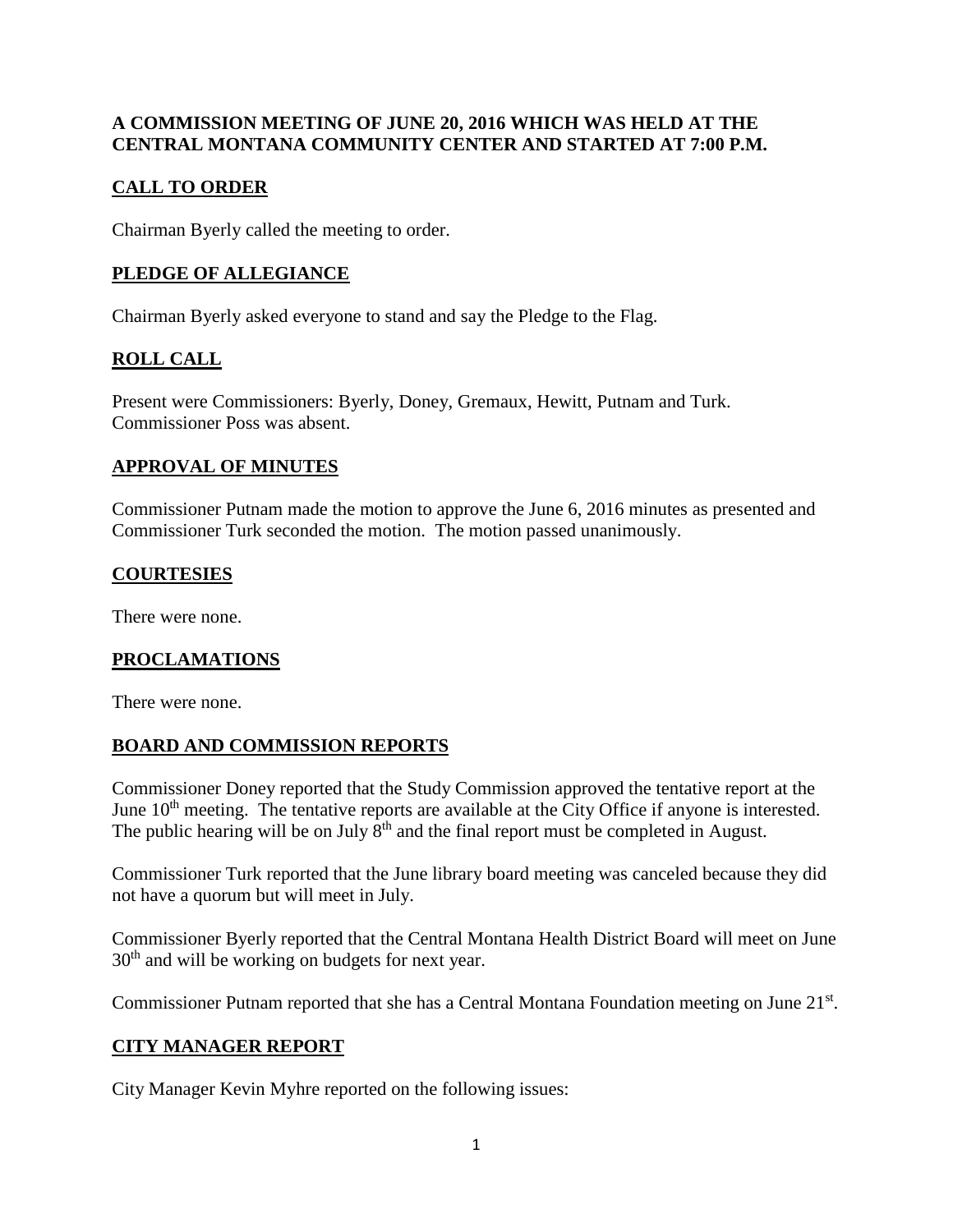On June 15<sup>th</sup>, the volunteers poured the entire length of the Symmes Park Veterans Sidewalk at the park. Concrete finishers from several local construction companies donated their time to finish the sidewalk. Sod has been ordered and should be installed by the weekend. Mr. Don Bost did an excellent job of managing the volunteers and planning the project. New interpretive signs will be place along the sidewalk later this summer.

Ms. Cheri Kilby with Disaster and Emergency Services (DES) has been working to complete the purchase of the home on Ash Street by Fergus County to remove the structures from the site. The project is funded by FEMA to assist in mitigating future damage by flooding. The County has asked for the City's assistance in the removal of the residence and may deed the land to the City to be used in conjunction with the Brewery Flats recreational property. The land will need to be managed through proper flood plain methods in the future.

Century Construction has begun construction on 7th Ave N to replace the corner sidewalk ramps with proper ADA handicap ramps. The project extends from the courthouse on Broadway to Highland Park School.

Mr. Clay Dunlap along with the Friends of the Trails has been working with a young Conservation Corps crew to remove weeds in the area of Big Spring. Spraying weeds in that area is not an option because of the proximity to Big Spring and the creek. They have also done some work to assist at the Labyrinth at Frank Day Park.

Tractor Supply Company will be opening this weekend and will have an official grand opening on June  $25^{\text{th}}$ .

The Library has had a huge increase in participation in the summer reading program with both youth and adults. The Library staff are enjoying the response and working to meet the increased demands for service.

The organizers of the Art District will be holding a kickoff event at Chokecherry Lane on Friday evening, June  $17<sup>th</sup>$ .

The County Attorney has sent the formal easements to the County Commissioners with his recommendation that they approve and sign them. The City has yet to formally accept official ownership of the system. The City and County Attorneys are formalizing a document to complete the process.

The Planning Office is preparing to have an orientation meeting with the new members of the Lewistown Improvement District.

Commissioner Gremaux read some facts regarding City Manager Kevin Myhre while employed with the City of Lewistown. Commissioner Gremaux then presented Mr. Myhre with a certificate for the many years of dedicated service to the City of Lewistown.

Chairman Byerly stated that on behalf of the current City Commission and previous City Commissioners thank you for a fabulous and incredible job of serving the City. All of us will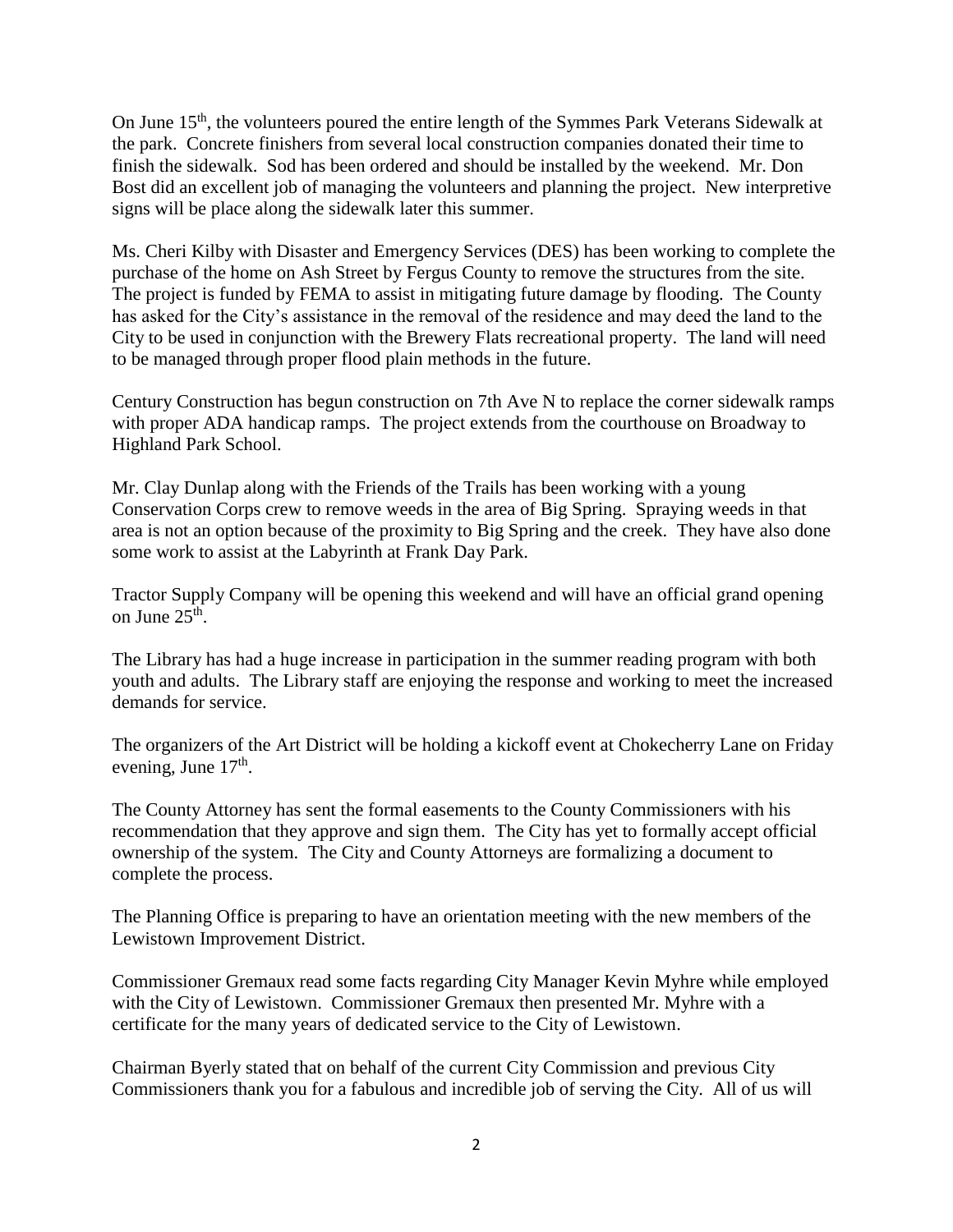benefit from what you have done. Mr. Myhre thanked him and stated it has been an enjoyable 25 years and it is hard to leave. There have been a lot of projects, a lot of people and employees that he has worked with over the years. Mr. Myhre stated that the City is much farther ahead today then what it was when he started in 1991, it has a great future and the public depends a lot on City staff and City Commission to accomplish their goals moving forward. Mr. Myhre thanked the Commission for allowing him to serve, for being great bosses and giving him the opportunity. Park and Recreation Director Jim Daniels commented that speaking for all of us department heads and being the one that has been here the longest, without a doubt things run smoother and better and the best we ever had and thanked Kevin for his leadership and thinks we have us going in the right direction.

### **CONSENT AGENDA**

Commissioner Turk asked that the approval of Commissioner Putnam's request to be paid for 5/2/16 absence due to illness per Resolution No. 3882, authorization of stipends.

Commissioner Hewitt made the motion to approve the consent agenda and Commissioner Doney seconded the motion. The motion passed unanimously. The consent agenda was the acknowledgement of the claims that have been paid from June 1, 2016 to June 15, 2016 for a total of \$98,267.31.

Commissioner Turk stated that she wanted to discuss Resolution No. 3882 and need to clarify what an approved absence is versus unapproved absence. Mr. Myhre explained that the resolution that was approved by the Commission was included in the Commissioner's packet which gives the Finance Director some direction on how to pay the Commissioners. Commissioner Turk stated that her clarification is you will receive the stipend for up two absences each fiscal year for personal reasons. Commissioner Turk then stated isn't there two absences for personal reasons and two for Commissioner business. Commissioner Byerly read the following from Resolution No. 3882 City Commissioners will receive the stipend for up to two absences each fiscal year if needed for personal reasons. City Commissioners will receive the stipend for any other absence expressly approved by the Commission that is necessary in order to attend City business that conflicts with a regular Commission meeting. Some discussion was held on interpretation and then Commissioner Byerly asked City Attorney Monte Boettger to explain it to them. Mr. Boettger explained that you have to absences for anything you want after that the only way you can get an excused absence was if it is City business and the Commission approves it. Commissioner Doney stated she thinks the resolution should come back before the City Commission and get the intent a little clearer. Commissioner Doney made the motion to hold the payment in abeyance pending the results of the discussion by the Commission and Commissioner Gremaux seconded the motion. The motion pass unanimously. Mr. Myhre suggested that the Commissioners take some time and write the paragraph as to what your intent is for the resolution. Commissioner Byerly asked that the proposed language be in the packets and the action item at the end of the next Commission meeting. Mr. Myhre stated that the packets will be out on June  $30<sup>th</sup>$  and get the information to the Finance Officer by June  $29<sup>th</sup>$ .

### **REGULAR AGENDA – Resolutions, Ordinances & Other Action Items:**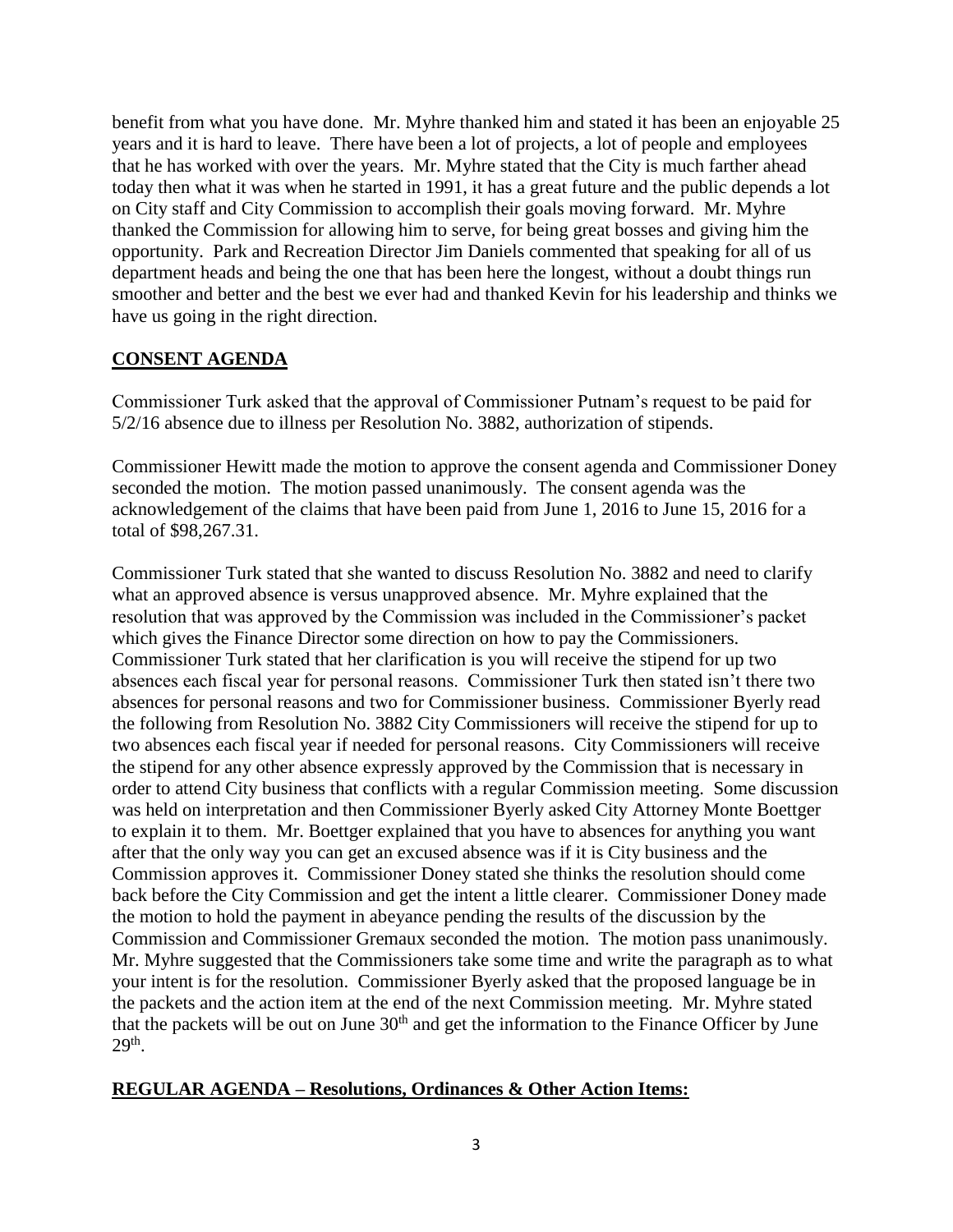1. Discussion and action on awarding unit prices for curb and gutter projects for the City of Lewistown

Public Works Director Holly Phelps explained that the Public Works Department put an advertisement out for curb and gutter bids it was not specified to a certain area but the quantity was set that it would allow the City to complete new curb and gutter down  $7<sup>th</sup>$  Ave N. The City received three bids from East Plains Construction for \$37.50 a foot, New Guys Construction for \$46.89 a foot and Century Construction for \$25.00 a foot which is the curb machine price and the bid if hand poured was \$42.50 a foot. Ms. Phelps stated that these are good bids and better than anticipated. Ms. Phelps further stated that it is her recommendation to award the bid to Centruy Construction. Ms. Phelps commented that at this price it will allow us to pick up some areas around Entrance Ave and the School District has inquired also. Commissioner Doney made the motion to award the bid to Century Construction and Commissioner Gremaux seconded the motion. Commissioner Hewitt asked if the other bidders were a flat rate. Ms. Phelps answered that the other contractors do not have a curb machine so they bids are for hand pouring only. Commissioner Byerly asked for comments from the audience and Commission. There being none, the question was called for and the motion passed unanimously.

Commissioner Byerly asked that without objection to move item number 3 before item number 2. There was no objection.

3. Discussion and action on paying the taxes on the LaFountain building amount to be determined by the City Commission

Mr. Myhre explained that 301 W Broadway Street is owned by Mr. Ron LaFountain and in 2013 the City went forward with an enforcement action to have him clean up and repair his sidewalk. Mr. LaFountain did nothing so the City repaired the sidewalk and put a lien against the property in the amount of \$72,607.92 to cover the cost of the sidewalk. Mr. Myhre explained that Mr. LaFountain has not paid his taxes since the first half of 2011 and the second half of the taxes were paid in 2011 by Investment Properties Financial Group (IPFG). Mr. Myhre further explained that IPFG has paid five halves of the property taxes but have not paid any portion of the sidewalk lien. Since IPFG paid the taxes in 2011 which was before the sidewalk lien it put them in line to get the title. IPFG has put a notice in the paper that they plan to request a assignment of deed for the property. Mr. Myhre commented that from different conversations with IPFG they do not intend to pay the lien for the sidewalks, because they do not feel have to pay the assessments. IPFG has a cost on the building of \$5,032.95 that if the owner Mr. LaFountain would pay them back their money it would buy them out of the assignment. However, if IPFG is not paid they will get a deed to the property. Mr. Myhre stated that the City is considered an interested party because of the lien. The City can pay the \$5,032.95 to IPFG and that would get Mr. LaFountain back in line for the taxes and in order for the City to in the chain and to have some say as to what happens to the future of the building is pay the second half of 2013 taxes the amount of \$802.39. Mr. Myhre explained that he has some anonymous donors for the \$5032.95 and the \$802.39 for the City to be in line for the deed. Mr. Myhre recommends that the City accept the donation of \$5,032.95 to get IPFG out of the picture and then accept the donation of \$802.39 to get the City in line for the lien. Mr. Myhre explained that there are two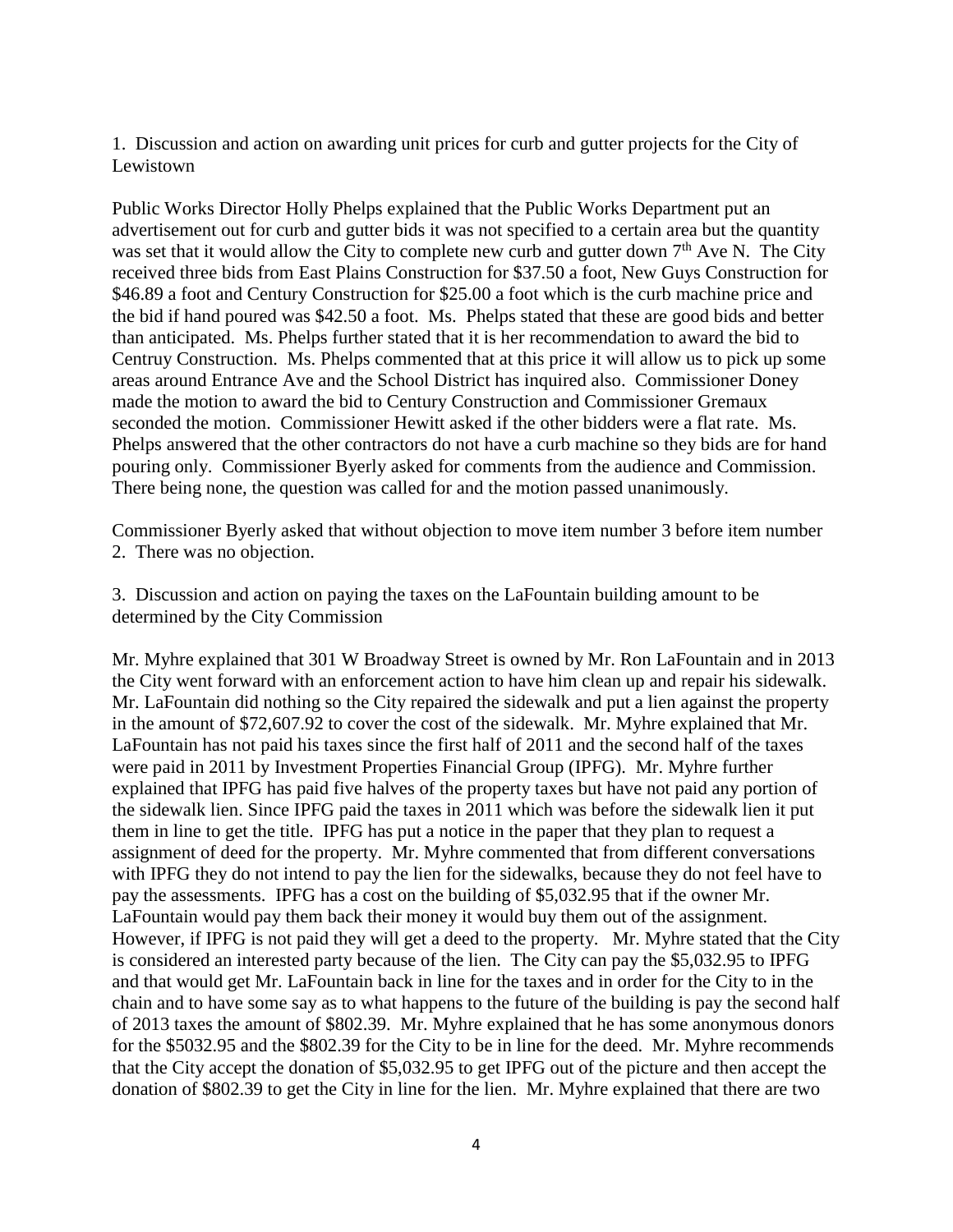properties that are related because they do not have walls on their property lines. The Downtown Association has been talking with the Recharge Our Community group for options in the future. The City worked with the Mr. King and the Historic Preservation Office in Helena to do a feasibility study to show that work could be done on the building. Mr. Myhre stated that the Downtown Association would like to see the building utilized and get some economic development downtown. A brief discussion was held about the taxes owing on the property. Commissioner Putnam asked what the anonymous donor's intent by helping the City. Mr. Myhre answered it is to see that the building is in secure ownership that will benefit the downtown. Mr. Boettger stated if the City does nothing because of the taxes that IFPG has paid, they will get the tax deed and legally they may not have to pay the lien. Mr. Boettger further stated that the City has an interest in the property due to the lien and therefore is considered in interested party. The City by paying the taxes doesn't really get anything, but does get the tax deed process stopped. There are still some tax delinquencies that the City can pay and, then the City will have the property in trust. Mr. Myhre explained that he does have a donation secured for the \$5,032.95 and the \$820.39, but not donation for the \$1,382.56. Commissioner Hewitt asked if the property lines could be determined. Mr. Myhre answered yes we do know where they are. Ms. Chris Cooler stated they are going to move forward with securing the building for the hope of doing something for the entire downtown. Mr. Myhre stated that his recommendation is to accept the donations and pay the following amounts: \$5,032.95, \$820.39 & \$1,382.56. Commissioner Doney made the motion to accept the donations and pay the delinquent taxes to get the City in line for a certificate of sale and Commissioner Putnam seconded the motion. Commissioner Byerly asked for comments from the audience and Commission. There being, none, the question was called for and the motion passed unanimously.

2. Discussion and action on approving the amended agreement between Fergus County and the City of Lewistown for the City Attorney's Office

Mr. Myhre explained that at the last meeting it was discussed that the City offer up an additional \$5,000 for support staff for the City Attorney's office. The motion was made to support that with a CPI inflation annually. Mr. Myhre stated that the County Commissioners are not in favor of going for a CPI and the contract expires next year. Mr. Boettger explained that the City Commission graciously approve an additional \$5,000 with the understanding that it had to go towards an additional half time staff and would like to go with the CPI for the increase. Mr. Boettger explained that it was taken to the County Commissioners and they have accepted the \$5,000 and did not approve changing the increase to CPI and it will need to be renegotiated next year. Commissioner Gremaux made the motion to approve agreement B which is the \$5,000 and the increase remains 3% and the agreement ends at June 30, 2017 and Commissioner Turk seconded the motion. Commissioner Byerly asked for comments from the audience and Commission. There being none, the question was called for and the motion passed unanimously.

4. Discussion and action on sponsoring a Community Development Block Grant (CDBG) planning grant to assist Montana Preservation Alliance for a preliminary architectural report the Broadway Apartments and if awarded authorized to enter into the agreement.